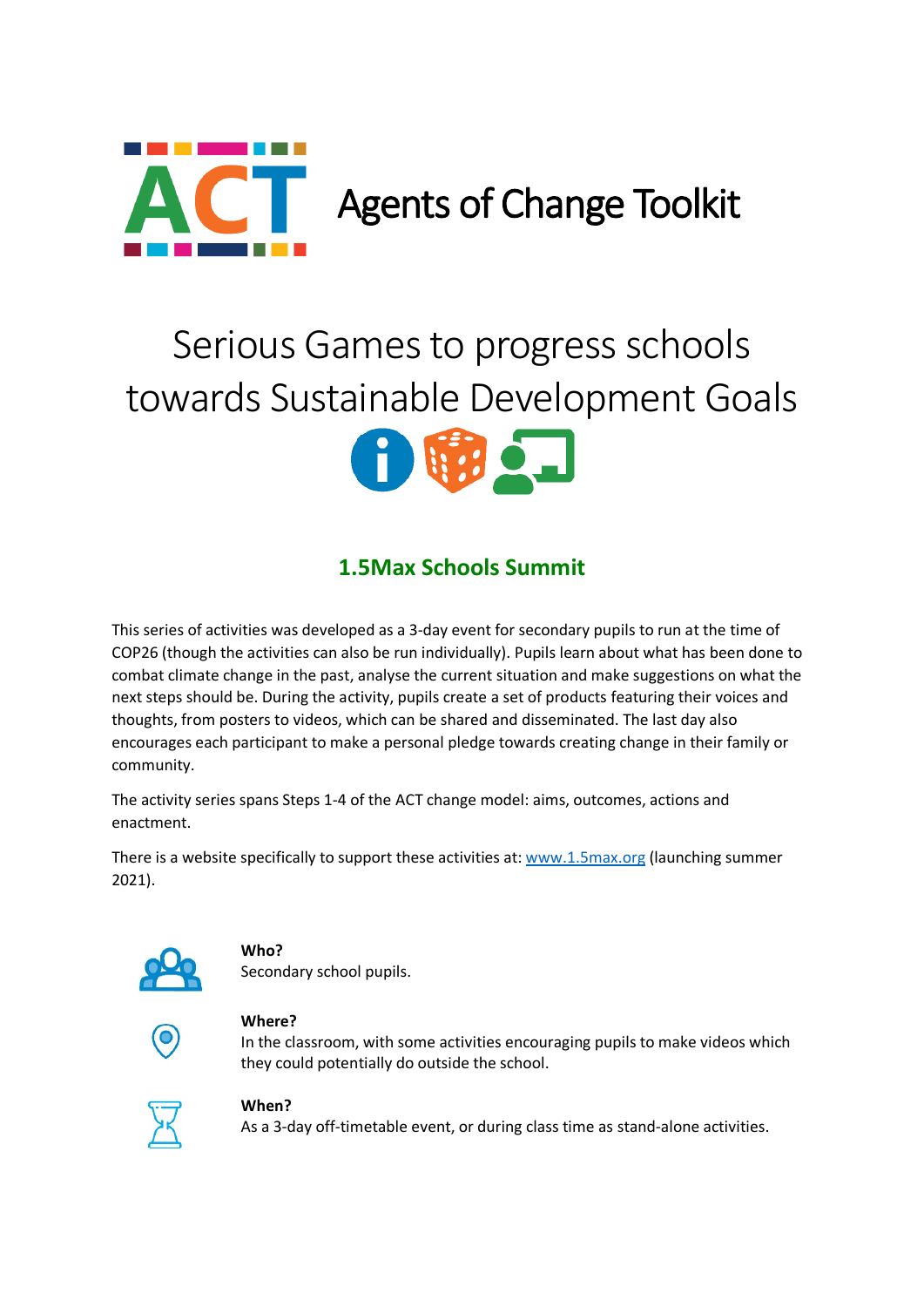

#### **What?**

A series of creative and reflective activities looking at various aspects of climate change.

### **Activities**

#### Video Stories with Menti (~20 minutes)

This activity can be used with any short video about climate change. A series of videos will also be made available with the rest of the 1.5 Max resources, featuring a variety of speakers. In this activity, pupils watch the videos and use the Menti app to record their reactions as they watch the videos.

#### You will need

- A Menti account (free to set up)
- A projector
- A 5-10 minute video (from the 1.5 Max resources or elsewhere)

#### **Instructions**

- 1. If you are using Menti for the first time, familiarise yourself with it before the session.
- 2. Have the Menti text poll and video set up before the session starts.
- 3. Introduce the video and ask the class to enter the Menti code for your poll into the Menti website [\(www.menti.com\)](http://www.menti.com/) on their phones, laptops or tablets.
- 4. Ask everyone to put three words or short phrases into the Menti poll that describe what they feel or think as they are watching the video. Tell them that these will be displayed later but are anonymous.
- 5. Play the video.
- 6. Once the video has finished, open up the Menti word-cloud showing the reactions and discuss these.

#### COP themes activity (~1 hour)

COP26 is based around 5 themes. In this activity, pupils think about what themes they would have at a climate summit and then compare these with the COP26 themes.

#### You will need

- 1 set of 10 themes cards for each group of 3-6 plus 1 set of 5 COP26 theme cards (available to print at the end of this document)
- Blutack or tape

#### Instructions

- 1. Split the group up into groups of 3-6.
- 2. Give each group a set of themes cards.
- 3. Ask each group to decide as a group on the 5 themes they would have at a climate change conference.
- 4. Once the groups have decided, ask them to stick their themes up on a wall or board at the front of the class.
- 5. Have a discussion about these are they all similar, or different?
- 6. Give the cards back. Now briefly explain what the COP26 is, and ask the group to guess what the COP26 themes are, and again to stick them up on the wall.
- 7. Reveal the real COP26 themes. Again, discuss are there any surprises?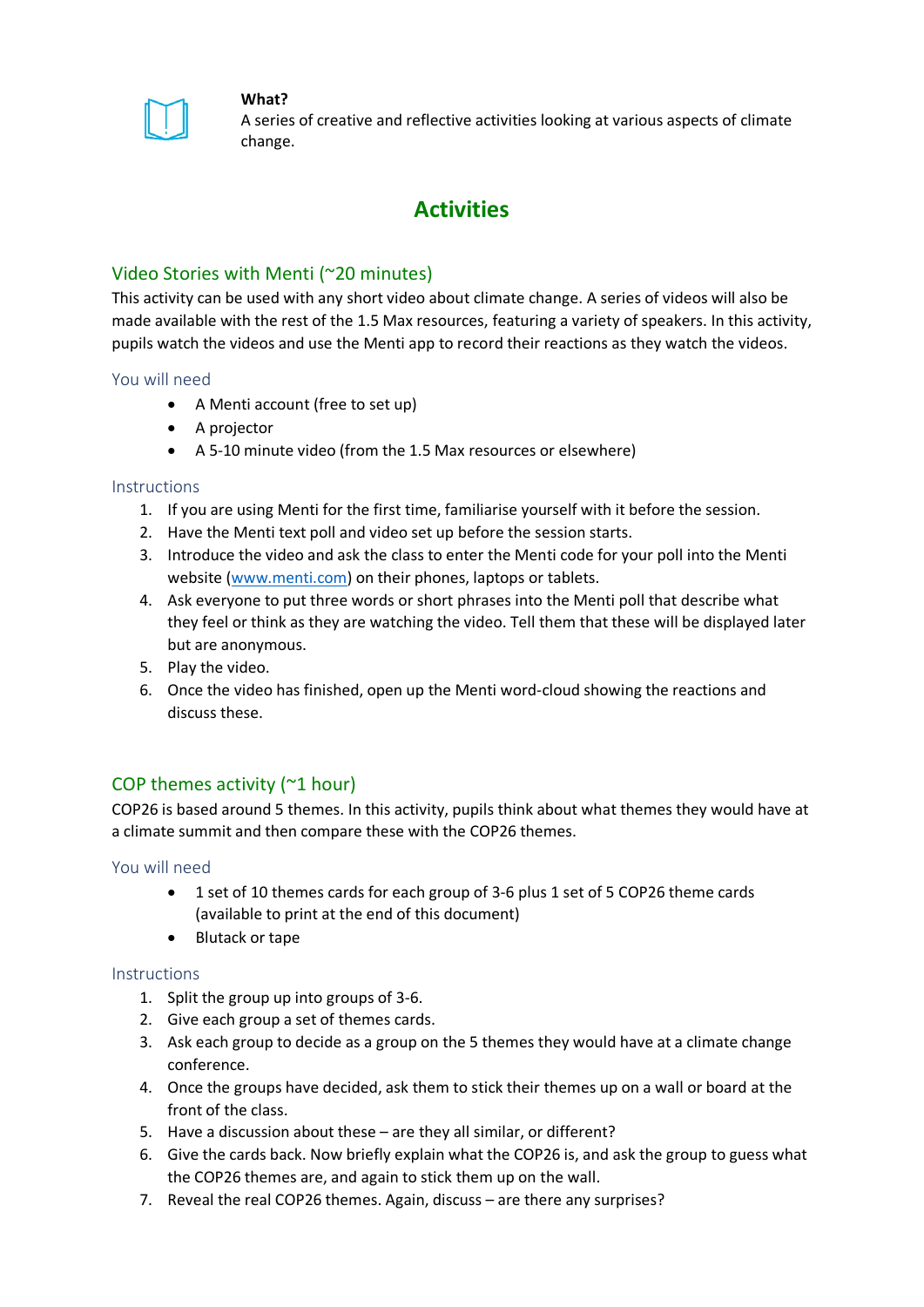### Country comparisons (~ 1 hour)

Just as countries will be affected differently by climate change, there are different things they can do to fight it. By making comparisons among a set of 10 countries, this activity looks at countries' contributions to climate change and to climate action and seeks to question stereotypes.

#### You will need

- Country fact-files printed out (available through 1.5 Max)
- A numberline drawn on a whiteboard or blackboard
- 11 sticky notes labelled with the country names: China, Costa Rica, Gambia, India, Morocco, Russia, Saudi Arabia, South Africa, UK, Ukraine, USA.

#### **Instructions**

- 1. Split the class up into 11 groups (2s or 3s) and give each group one sticky note with a country.
- 2. Ask the class to stick the sticky notes onto the numberline from lowest to highest population (without looking at the fact sheets).
	- **Variation:** it there is space, get the groups to stand in a line in the correct order themselves, holding up their sticky note.
- 3. Now give the class the fact sheets (one to each group to match their sticky note) and get them to order the countries correctly. Were there any surprises?
- 4. Repeat with other measures on the fact files (adapt based on the subject area and age group).
- 5. For older groups if there are surprises, give them time to look through the factfile or use other sources and suggest reasons for the surprises.

### Climate solutions make-a-thon (0.5 – 2 days)

In this activity, pupils explore climate change mitigation strategies by making a variety of "products" (posters, models, videos…) based on them.

#### You will need

- Product cards (available at the end of this document).
- Mitigation strategy fact cards (available through 1.5 Max, or you can make your own (for example based on "39 Ways to Save the Planet")).<sup>[1](#page-2-0)</sup>
- Craft materials, paper, access to music or video equipment if possible.

#### **Instructions**

- 1. Lay the mitigation strategy cards out on a table at the side. Lay one set of product cards next to them, and put another set in a bag as the "lucky dip".
- 2. Explain that the challenge is to choose the strategies the class thinks are best for combating climate change, and make products promoting them.
	- There will be 1 point per product  $-2$  if the product card came from the "lucky dip"
	- The aim of this game is for the whole class to score as many points as possible.
- 3. Split the class into groups of 2-4 and ask each group to come to the table and pick one mitigation strategy card and one product card. For double points they can "lucky dip" the product card.

<span id="page-2-0"></span> <sup>1</sup> <https://www.bbc.co.uk/programmes/m000qwt3>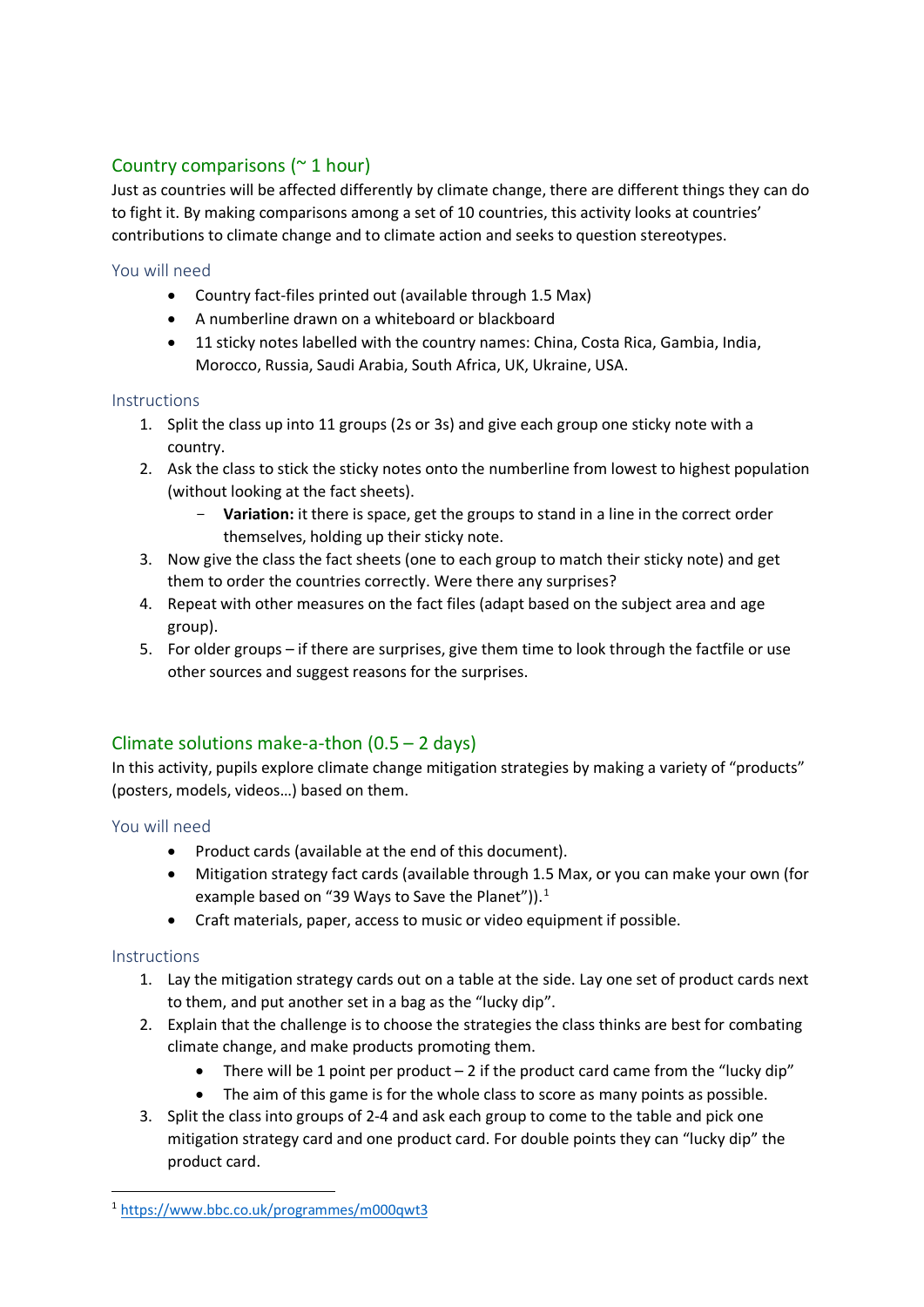- 4. Set each group to work on preparing their product. When you're satisfied they've finished, they can take another set of cards.
- 5. At the end, count up the score (if multiple classes can do the challenge and compete, even better), and display the products. If there are several classes, they could also vote on the best products overall.

#### Running the game as a 3-day event

The event can be run over three days, with the following suggested schedule. Each day consists of two "video stories" with responses over Menti and then analytical or creative activities. During the last two days the pupils are engaged in making products expressing what they have learnt and thought about.

For context, this schedule was developed for a cluster of several schools running the event as a summit with 16 pupils from each school taking part. The schools were joined into teams of 3 schools, so each team had 48 pupils from 3 schools. In a single school, a class could be a team.

| Day 1                               | Day 2                           | Day 3                                                  |
|-------------------------------------|---------------------------------|--------------------------------------------------------|
| <b>Intro Video Story with Menti</b> | Video Story with Menti 2        | Video Story with Menti 4                               |
| Introduction to COP26               |                                 | Make-a-thon (finalising                                |
| Themes activity                     | Make-a-thon in teams            | products and choosing best<br>products from each team) |
| Lunch                               | Lunch                           | Lunch                                                  |
| <b>Country Comparisons activity</b> | Make-a-thon in teams            | Judging of Make-a-thon                                 |
| Video Story with Menti 1            | <b>Video Story with Menti 3</b> | <b>Video Story with Menti 5</b>                        |
| Reflection / discussion             | Reflection / discussion         | Personal pledges* and close                            |

\* Each participant is asked to make a personal pledge, such as talking to their family about what they've learned or doing something in their local community.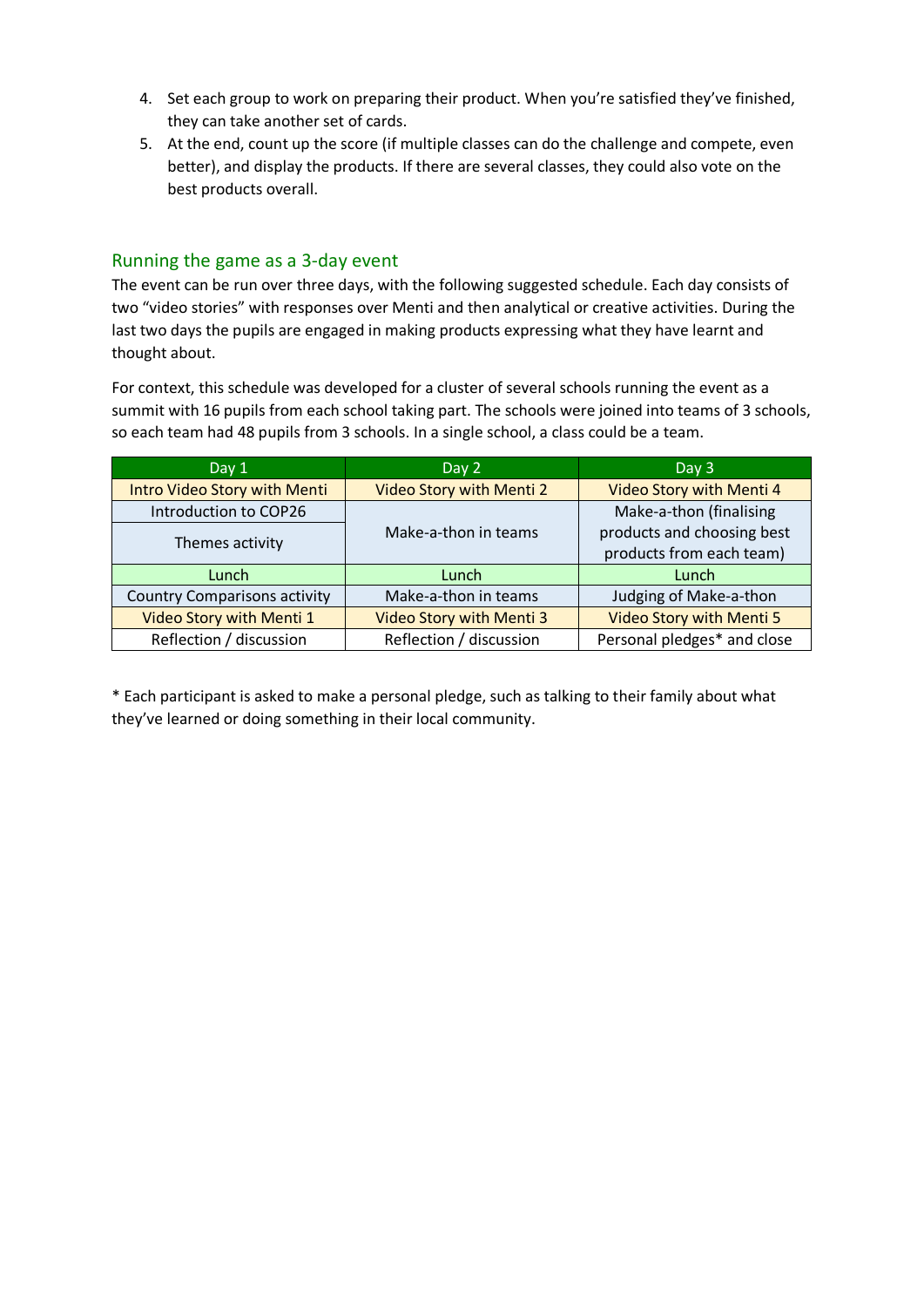### **Understanding the 1.5Max Schools Summit better**

#### Game purpose

The overall purpose of these activities is to provide a flexible and meaningful way to engage with COP26. The various activities fit into Steps 1-4 of the ACT change model: aims, outcomes, actions and enactment, in different ways.

#### Desired change

The primary desired change is "to enable as many people as possible to engage with COP26 even though we are still concentrating on recovering from the lockdown" which falls under several of the ACT priority areas but is particularly relevant to *Acting as agents of change within the confines of existing heavy workloads*.

#### Instructional design

Instructional design focussed primarily on making pupils and teachers feel motivated and empowered to engage with and critique the COP26 and the issues connected to it. The form taken is a 3-day international "schools summit" combining various activities which are also usable individually by single schools.

#### Intended Learning Outcomes

- Pupils can engage in interesting and creative ways with data relating to COP26
- Pupils can produce creative, thought-provoking and eye-catching products as a result of their research
- Staff and pupils have an increased sense of engagement with COP26

#### Desired Learning Behaviour

- **For teachers:** to feel motivated to do something with their pupils to engage them meaningfully with COP26
- **For pupils:** to engage meaningfully with COP26 and climate change more generally in their own families and communities

Specific learning mechanics are captured in the gameplay loop diagram below.

#### Gameplay loop

The below diagram shows the gameplay loop for this activity (including reference to relevant out-ofgame activities). Specific learning mechanics are shown in blue and specific game mechanics are shown in yellow.<sup>[2](#page-4-0)</sup>

<span id="page-4-0"></span><sup>&</sup>lt;sup>2</sup> For more on the game design framework being used here, see Arnab et al (2015) Mapping learning and game mechanics for serious games analysis. British Journal of Educational Technology, 46, 391–411.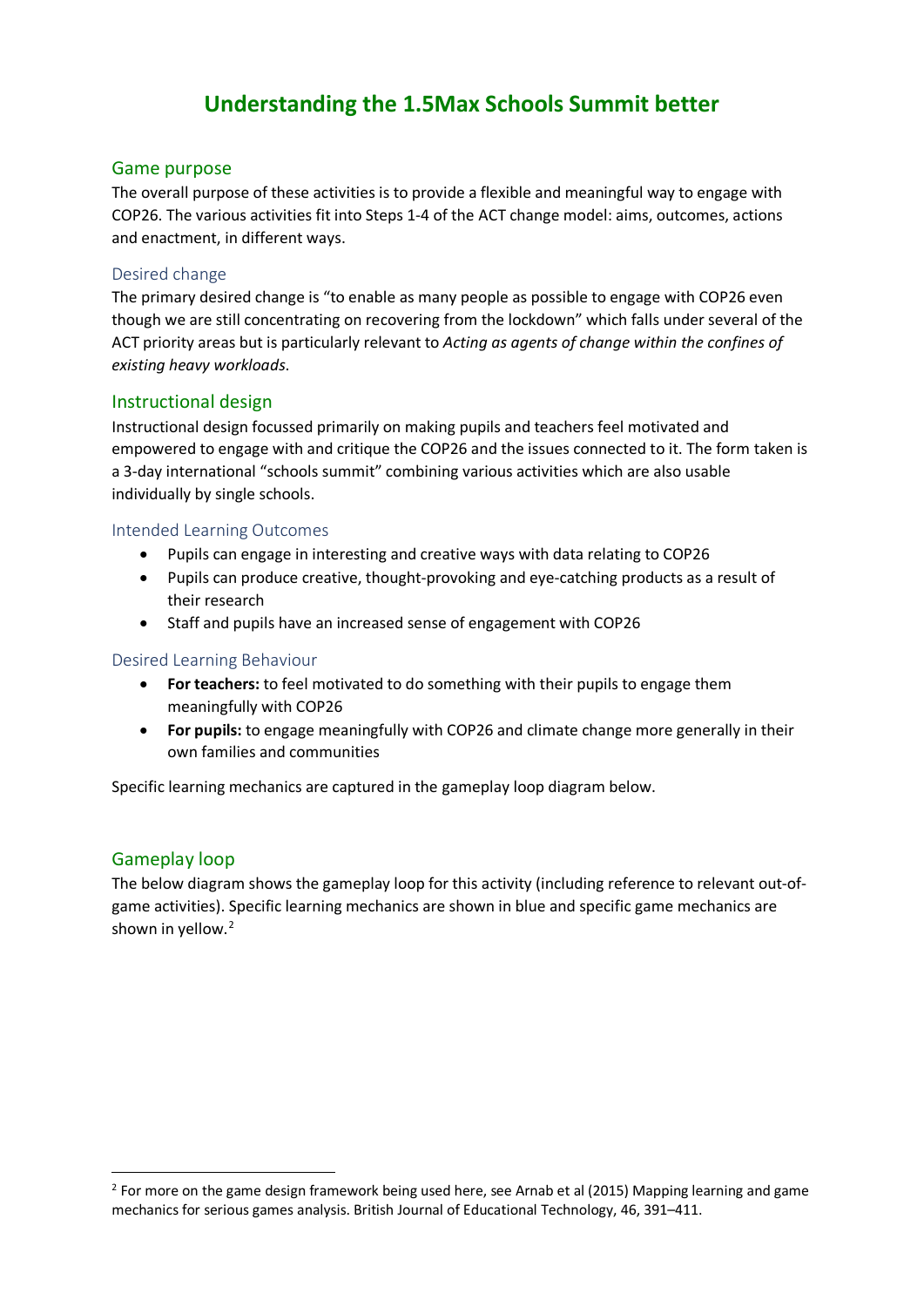3-day summit



The core loop underpinning the design of the summit is:

**See** a Video Story → **Discuss** responses → **Create** or **analyse** something

In this way the instructional design allows for new learning as well as for processing and integrating it with personal feelings and opinions and creating something new based on the results. This repeats over 3 days so that by the third day, the products the pupils are making can integrate learning from all three days. This aims to create a feeling of engagement and empowerment. As well, the process produces results which can be shared beyond the classroom.

### **Credits**

This game was co-designed and developed by Tom Bird, Callum MacLellan (of sustainabilitypartnerhips.org.uk), Joanne Craven and Daisy Abbott as part of the Agents of Change Toolkit project funded by the Scottish Universities Insight Institute. Explore the whole toolkit at [https://teacher-act.net/.](https://teacher-act.net/)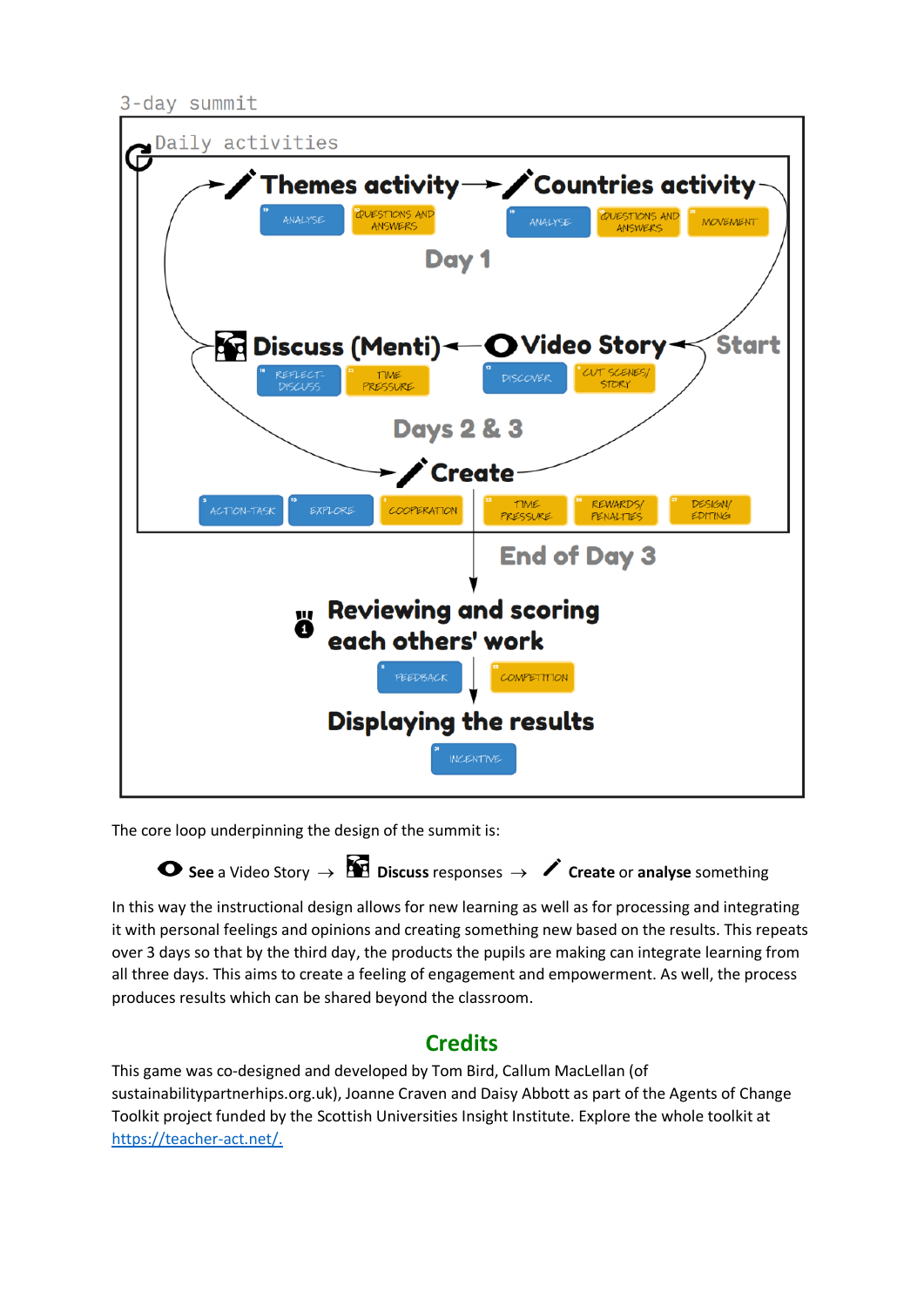Clean energy

## COP26 theme

## Clean transport COP26 theme

# Nature-based solutions COP26 theme

# Adaptation and resilience COP26 theme

# Finance COP26 theme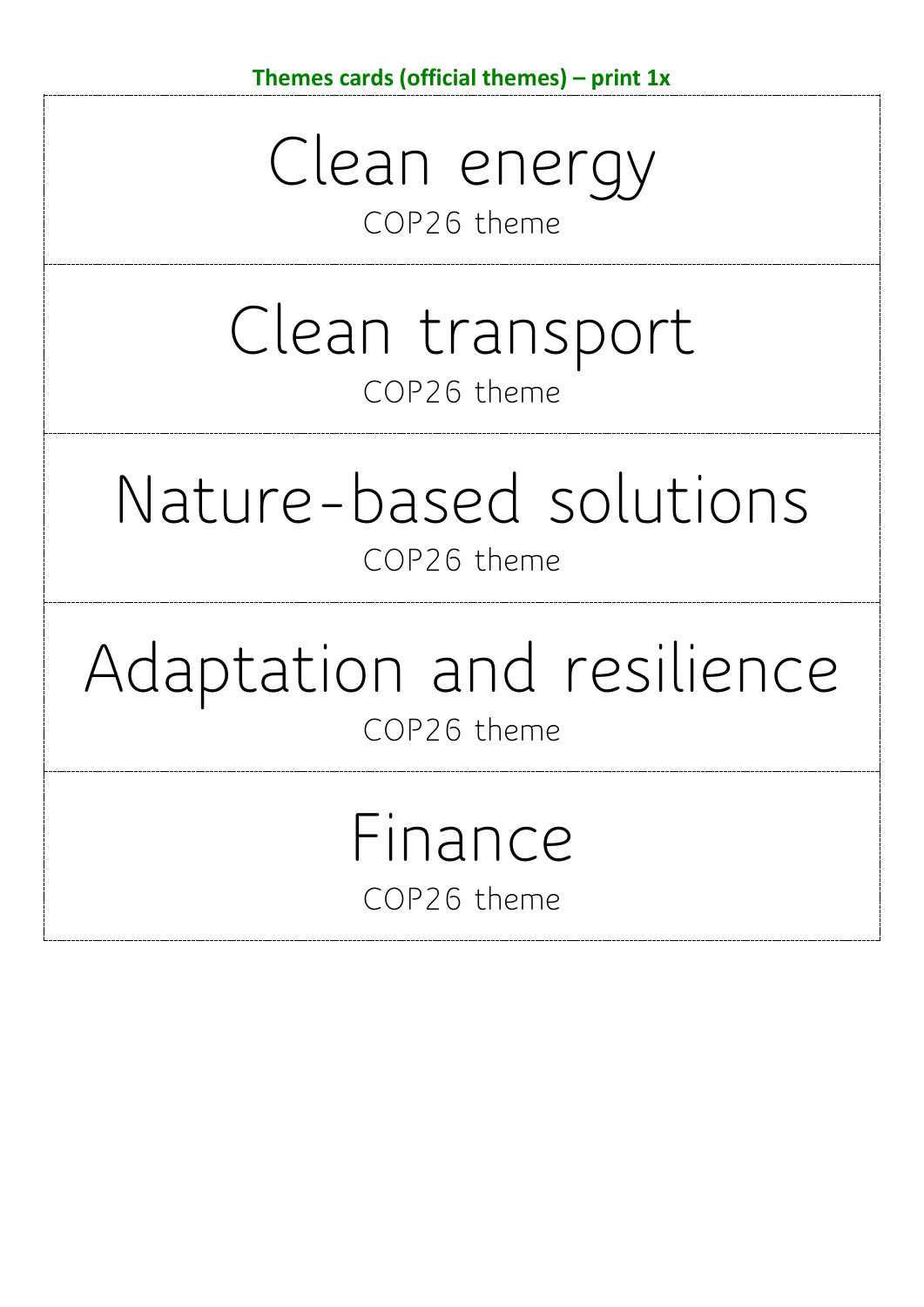